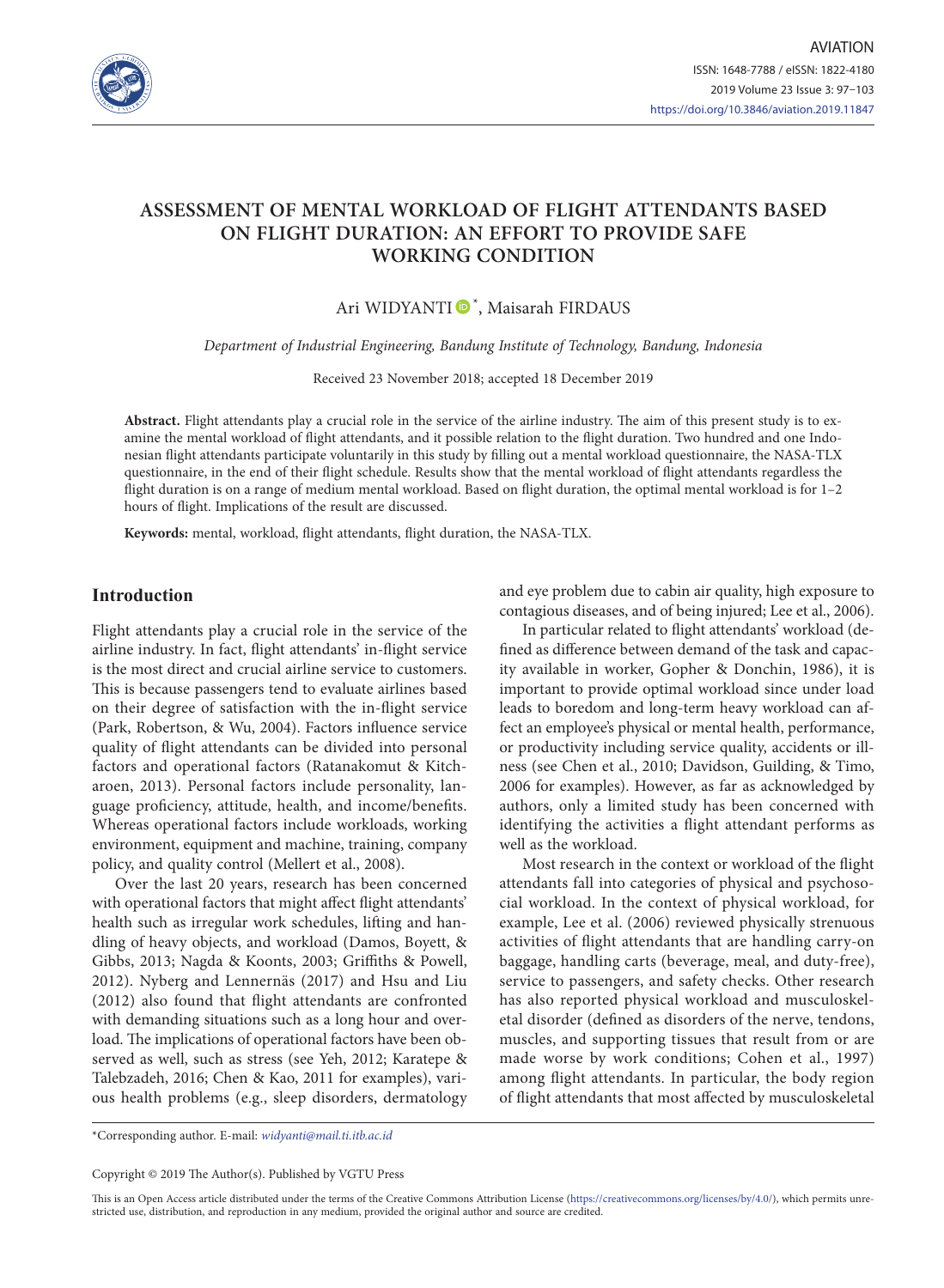symptoms or disorder is the lower back (Lee et al., 2006; Schaub et al., 2007).

A limited number of study focus on psychosocial workload (defined as the peceptions or beliefs that workers have about the way their work environment is organized and referred to as work organizational factors or job stressor; Karasek, 1985; Karasek, Brisson, & Kawakami, 1998; Buckle & Devereux, 2002). As far as acknowledge by authors, only Lee et al. (2008), Wahlstedt et al. (2010), and Warner (2011) has reported work-related psychosocial load experienced by flight attendants. Lee stated that the work-related psychosocial load increase job strain of flight attendants and influence change in performance of job tasks.

It should be underlined, however, that flight attendants also have to perform mentally demanding work such as safety and security check (Damos et al., 2013). Therefore mental workload of flight attendants is important to be observed as well. In addition, Federal Aviation Administration (FAA, 2007) also noted the importance of considering mental aspect of flight attendants in the management of fatigue of flight attendants.

Mental workload can be understood as general term to describe the mental cost of executing task requirements (Hart & Wickens, 1990; Wickens, 1992). Mental workload is crucial in work system design since mental overload is associated with decreased performance, increased errors, and decreased of human' wellbeing (Johnson & Widyanti, 2011). In particular when worker experience extensive mental workload with insufficient rest time, there arise health problems such as stress (Cinaz et al., 2013). In contrast, mental underload correlates with boredom (Johnson & Widyanti, 2011). Therefore assessment and evaluation of mental workload is very important and has been recognized for decades (Jo, Myung, & Yoon, 2012).

Assessment of mental workload can be conducted based on performance, objective, and subjective method. Performance can be measured by accuracy and reaction time. Objective evaluation can be conducted through physiological indices such as heart rate variability (Widyanti et al., 2013, eye blink rate (Widyanti et al., 2017) and skin conductance (Widyanti et al., 2017b). The objective measures give advantages as it require a relatively small number of samples and can provide accurate result. However, the disadvantages of this objective method is that they are requiring special technical skill and operational experience (Lean & Shan, 2012). In contrast, subjective measures of mental workload are inexpensive and easily administered. However, this measures are unable to provide precise reports and often require a large number of samples (Lean & Shan, 2012). The most widely employed subjective rating scales are the subjective workload assessment technique (SWAT) and the NASA-TLX (Dey & Mann, 2010).

The NASA-TLX is a multidimensional scale consist of six subscales: mental demand (defined as how much mental and perceptual activity was required e.g. thinking, deciding, calculating, remembering, looking, searching, etc? Was the task easy or demanding, simple or complex, exacting or forgiving?), physical demand (defined as how much physical activity was required e.g. pushing, pulling, turning, controlling, activating, etc? Was the task easy or demanding, slow or brisk, slack or strenuous, restful or loborious?), temporal demand (defined as how much time pressure did you feel due to the rate or pace at which the tasks or task elements occured? Was the pace slow and leisurely or rapid and frantic?), performance (defined as how succesful do you think you were in accomplishing the goals of the task set by experimenter or yourself? How satisfied were you with your performance in accomplishing these goals?), effort (defined as how hard did you have to work mentally and physically to accomplish your level of performance?), and frustration level (defined as how insecure, discourage, irritated, stressed, and annoyed versus secure, gratified, content, relaxed, and complacent did you feel during the task?). Participants was asked to give rating on each subscale ranging from 0–100. Final score was obtained by averaging the score of the six subscales.

The aim of the study is therefore to observe mental workload of flight attendants. Yet, research on this areas is lacking. It should be noted that the airline in all over the world has increased in a very significant number, calling an urgent need of assessment of the workload of flight attendant to ensure the service quality of flight attendants, which in the end also influence the safety of the airline. It is expected by evaluating the existing workload, rearrange of workload can be conducted to provide optimal workload, in particular optimal mental workload for the flight attendants.

## **1. Method**

## **1.1. Participants**

The study population is flight attendants of the biggest Indonesian airline. Two hundred and one flight attendants (mean age  $= 24.6$  years,  $SD = 3.8$  years, all female) participate voluntarily in this study. Average work time of the participants was 3.5 year. Permit is obtained from human resources management of the airline for data collection. Participants are recruited based on convenience sampling due to restricted work hours of data collection. Flight attendants that have been finished their flight duty are obligated to come to Human Resource Management office for reporting their finished flight. After the reporting process, the questionnaire is requested to be filling out by the flight attendants. Overall, 5 minutes is needed to complete the questionnaire.

#### **1.2. Instruments**

An open question about factors that influence flight attendants' performance and need to be improved is given to the participants as well as the Indonesian version of the raw NASA-TLX (Hart & Staveland, 1988; Johnson & Widyanti, 2011; Widyanti et al., 2013; Widyanti, Johnson, & de Waard, 2013 that is used to measure mental workload of flight attendants.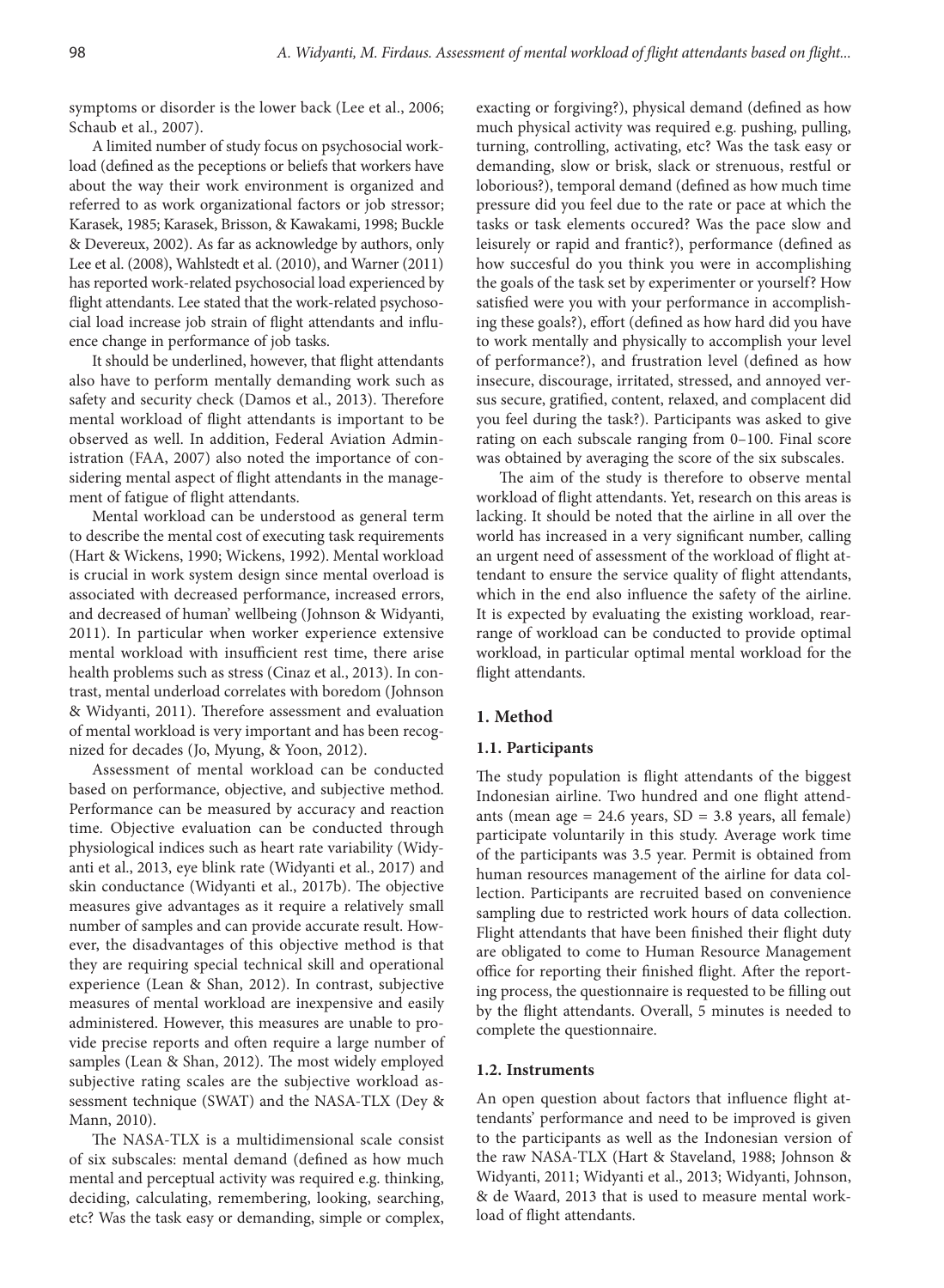#### **2. Result and analysis**

Demographic data of the respondents can be seen in Table 1.

| Demographic factors |                                           | Number (percentage) |            |
|---------------------|-------------------------------------------|---------------------|------------|
| Age                 | Less than 24.6                            | 105                 | $(52.2\%)$ |
|                     | years<br>Equal or more<br>than 24.6 years | 96                  | $(47.8\%)$ |
| Work experience     | Less than 3.5<br>years                    | 126                 | $(62.7\%)$ |
|                     | Equal or more<br>than 3.5 years           | 75                  | $(37.3\%)$ |

Table 1. Demographic data of the respondents

Factors that are stated to influence performance of flight attendants and needs to be improved can be seen in Table 2.

Table 2. Factors that are complaining by the flight attendants

| Factors                                                  | Number of<br>complaints |
|----------------------------------------------------------|-------------------------|
| Duration of rest period                                  | 136                     |
| Jet lag                                                  | 95                      |
| Scheduling                                               | 94                      |
| Duration of work                                         | 94                      |
| Management (example: salary,<br>management support, etc) | 94                      |
| Other (health problems, family time)                     | 5                       |

Mean and standard deviation of mental workload of Indonesian flight attendants measured using the NASA-TLX is 76. 08 ( $SD = 12.66$ ) out of 100. The score for each dimension of the NASA-TLX can be seen in Figure 1.

Additional analysis is applied to observe mental workload based on demographic data of the respondents. Based on category of age and work experience, no significant differences are found in mental workload of the flight attendants.

Since mental workload is related to time or temporal demand, coupled with the fact that the most complaints of the flight attendants in this study is related with scheduling as well as work and rest duration, further analysis of mental workload based on the flight duration is con-



Figure 1. Mental workload of flight attendants

| Flight category based on flight duration and the |  |  |  |  |
|--------------------------------------------------|--|--|--|--|
| corresponding number of participants             |  |  |  |  |

| Flight category | Flight duration,<br>hour(s) | Number or<br>participants |
|-----------------|-----------------------------|---------------------------|
| Extra short     | < 1                         | 22                        |
| Short           | $1 - 2$                     | 61                        |
| Medium          | $2 - 3$                     | 55                        |
| Extra medium    | $3 - 8$                     | 28                        |
| Long            | > 8                         | 35                        |

Table 3. Flight category ba

ducted. The categorization of the flight duration is based on Standard Operation Procedure SOP of the airline that can be seen in Table 3.

ANOVA reveals no significant differences in mental work load based on flight duration, as well as no significant differences in all dimensions of the NASA-TLX, except for the temporal demand. As can be seen in Figure 2, there is a slightly difference between mental workload in extra short and short duration (F = 6.05,  $\rho$  = 0.05, MSE = 3.14), in which mental workload is lowest during short flight and highest during extras short duration.

In addition, Figure 3 shows the NASA-TLX dimensions based on flight duration category. For all dimensions of the NASA-TLX, significant differences are found in physical demand (F = 8.36,  $ρ$  < 0.05, MSE = 4.10), temporal demand (F = 13.88,  $\rho$  < 0.05, MSE = 4.97), and effort  $(F = 7.09, \rho < 0.05, MSE = 3.48).$ 

## **3. Discussion**

This study is aimed to observe mental work load of Indonesian flight attendants. Results show that the average mental workload of the flight attendants regardless the flight duration, measured using the NASA-TLX, is 76. 08  $(SD = 12.66)$  out of 100. The score indicates a medium level of mental workload. This result is not surprising, since Damos et al. (2013) and Schaub et al. (2007) already state that flight attendants has also to perform mentally demanding task such as safety and security check, instead of passenger service only. In addition, Federal Aviation Administration (FAA) also underlined the issue of fatigue of flight attendant, which caused by not only physical, but also mental demanding task of flight attendants.



Figure 2. Mental workload on flight duration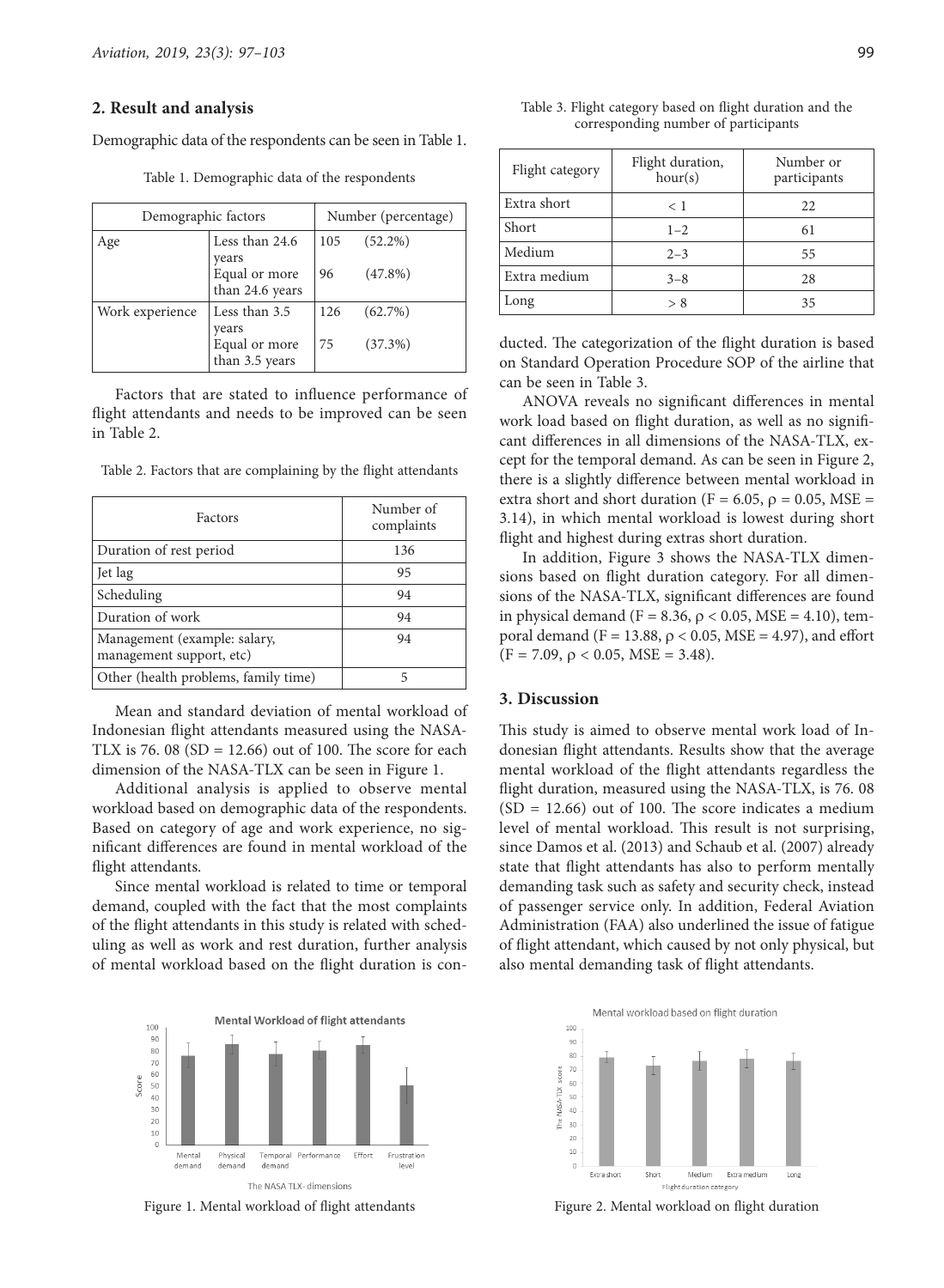

Figure 3. Mental workload of flight attendants

Demographic condition of the respondents in term of age and work experience do not influence the mental workload of the flight attendants. Considering that mental workload is involve two conditions that are task demand and capacity/capability of the worker, this present study gives valuable result about the source of mental demand among flight attendants, in which the task demand plays a more important role in the mental workload than the worker condition or capability. This result is in line with result of previous study by Pérusse-Lachance et al. (2012) who stated that demographic condition of respondents (i.e, gender differences) did not affect the physiological response induced by the cognitive demand of similar mental tasks.

The NASA-TLX is used in this study with the reason of practicability, since objective measure of mental workload using Electroencephalograph (EEG), eye tracker, and heart rate variability are not possible to be conducted in real work system of flight attendants due to its intrusiveness. Whereas other subjective method of mental workload measures such as Subjective Workload Assessment Technique (SWAT) needs particular procedure that cannot be applied in flight attendants' work setting.

Breaking down the NASA-TX based on the dimensions or the source of mental workload, the highest scores of the NASA-TLX dimensions in this study are physical demand, effort, and performance. This result of high physical demand is in line with studies conducted by Lee et al. (2006), Glitsch et al. (2007), Han (2003), Jager et al. (2007), and Schaub et al. (2007) who reviewed physically strenuous activities of flight attendants such as handling carry-on baggage and service to passengers. The high value of dimension effort in the NASA-TL needed by the flight attendants are therefore as the consequences of the demanding task. Last, the high score of the NASA-TLX' performance is related to the requirement of high performance and service quality of the flight attendants, which in the end influence the quality of the airline (Park et al., 2004).

In depth-analysis of the mental workload based on the flight duration shows that optimal duration flight based on mental workload point of view is the short category of flight duration that is 1 hour–2 hours. Whereas the most mentally demanding light duration is the extras short flight duration. Additional interview to the flight attendants and airline management reveals that for extra short flight duration, flight attendants have very tight and mentally demanding schedule (several extra flight duration for a day). Flight duration 1 hour–2 hours shows lower mental workload due it appropriate transit schedule so that flight attendants can take enough rest during the transit time.

This study is a first study in the mental workload of flight attendants, in which the kind of study is particularly important in providing optimal workload to enhance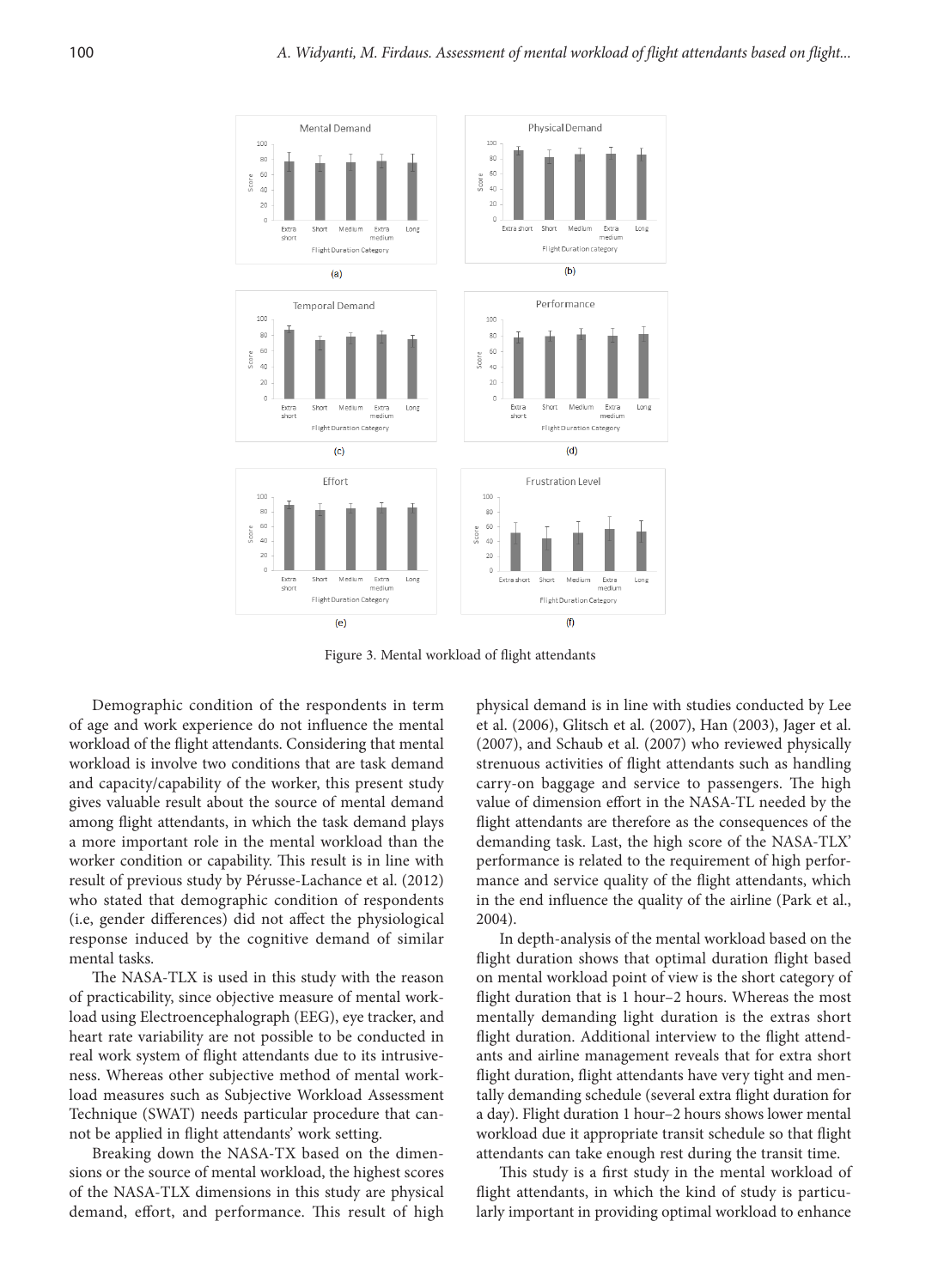performance as well as safety and health of flight attendants. Since literature of mental workload measures of flight attendants is absent, the present study gives valuable contributions in providing a picture of mental workload of flight attendants and optimal mental workload analysis based on flight duration category. Although there was no study that directly quantify mental workload of flight attendants, the result of this study is supporting the result of previous studies conducted by Feijo, Luis, and Camara (2014), Ballard et al. (2006), and Heuven and Bakker (2003) who found mental disorder among flight attendants as the consequences of excessive mental workload. Final report of FAA (2007) also underlined the importance of issue of mental workload and mental fatigue among flight attendants.

This study has several limitations worth noting. First, caution is called for in generalizing the findings. The sample of the Indonesian flight attendants is only limited for one airline. Therefore, generalizability is limited. Second, the participants of this study are limited to female flight attendants due to its naturall work of flight attendants that are dominated by female workers. Further research involves male flight attendants may enrich the result and the analysis. Third, analyze of the mental workload based on flight duration is designed as between subject study due to difficulty to match every flight attendants to every possible flight duration. Further research with a design of within subject comparison will enrich the analysis.

The result of this study is valuable in giving a picture of mental workload among flight attendants. Airline industries should find ways to obtain and maintain work load of flight attendants that are safe and comfort, which in the end making the flight attendants to be motivated to perform the job and deliver service perfectly. Such way is for example rearrange flight schedule that give optimal mental workload. As stated by Vatankhah, Javid, and Raoofi (2017), airline industries must provide organizational support for the best performance of flight attendants.

## **Conclusions**

In conclusion, the task performed by Indonesian flight attendants can be classified as hazardous as it gives medium – almost high - mental workload, beside high physical workload and musculoskeletal symptoms. In particular for the relation of mental workload and flight duration, it can be concluded that the optimal duration of a flight is 1–2 hours. However, further research to explore this would be valuable in particular in the context of flight duration and other factors than mental workload.

### **Acknowledgements**

Authors thank to all the flight attendants' respondents for their participations in this study.

#### **Funding**

There is no funding for this study.

#### **Author contributions**

AW and MF conceived the study and were responsible for the design and development of the data collection and analysis. AW wrote the article and responsible for the submission process.

## **Disclosure statement**

Authors declare there are no competing financial, professional, or personal interests from other parties.

### **References**

- Ballard, T. J., Romito, P., Lauria, L., Vigiliano, V., Caldora, M., Mazzanti, C., & Verdecchia, A. (2006). Self-perceived health and mental health among women flight attendants. *Occupational Environment Medicine*, *63*(1), 33–38. <https://doi.org/10.1136/oem.2004.018812>
- Buckle, P. W., & Devereux J. J. (2002). The nature of work-related neck and upper limb musculoskeletal disorders. *Applied Ergonomics, 33*(3), 207–217. [https://doi.org/10.1016/S0003-](https://doi.org/10.1016/S0003-6870(02)00014-5) [6870\(02\)00014-5](https://doi.org/10.1016/S0003-6870(02)00014-5)
- Chen, C., & Kao, Y. (2011). The antecedents and consequences of job stress of flight attendants e evidence from Taiwan. *Journal of Air Transport Management*, *17*(4), 253–255. <https://doi.org/10.1016/j.jairtraman.2011.01.002>
- Chen, T. H, Wu, K. H, Lin, W. J., Horna, W. I., & Shieh, C. J. (2010). Incorporating workload and performance levels into work situation analysis of employees with application to a Taiwanese hotel chain. *American Journal of Applied Sciences, 7*(5), 692–697. <https://doi.org/10.3844/ajassp.2010.692.697>
- Cinaz, B., Arnrich, B., La Marca, R., & Tröster, G. (2013). Monitoring of mental workload levels during an everyday life office-work scenario. *Personal and ubiquitous computing*, *17*(2), 229–239. <https://doi.org/10.1007/s00779-011-0466-1>
- Cohen, A. I., Gjessing, C. C., Fine, I. J., Bernard, B. P. & Mc-Glothin, J. D. (1997). *Elements of ergonomics programs: A primer based on workplace evaluations of musculoskeletal disorders*. National Institute for Occupational Safety and Health. Cincinnati.
- Damos, D. L., Boyett, K. S. & Gibbs, P. (2013). Safety versus passenger service: The flight attendants' dilemma. *The International Journal of Aviation Psychology*, *23*(2), 91–112. <https://doi.org/10.1080/10508414.2013.772822>
- Davidson, M., Guilding, C., & Timo, N. (2006). Employment, flexibility and labor market practices of domestic and MNC chain luxury hotels in Australia: Where has accountability gone? *Internal Journal Hospitality Management, 25*(2), 193– 210. <https://doi.org/10.1016/j.ijhm.2005.08.001>
- Dey, A., & Mann, D. D. (2010). Sensitivity and diagnosticity of NASA-TLX and simplified swat to assess the mental workload associated with operating an agricultural sprayer. *Ergonomics, 53*(7), 848–857.

<https://doi.org/10.1080/00140139.2010.489960>

Federal Aviation Administration (FAA). (2007). *Flight attendants fatigue.* Final report.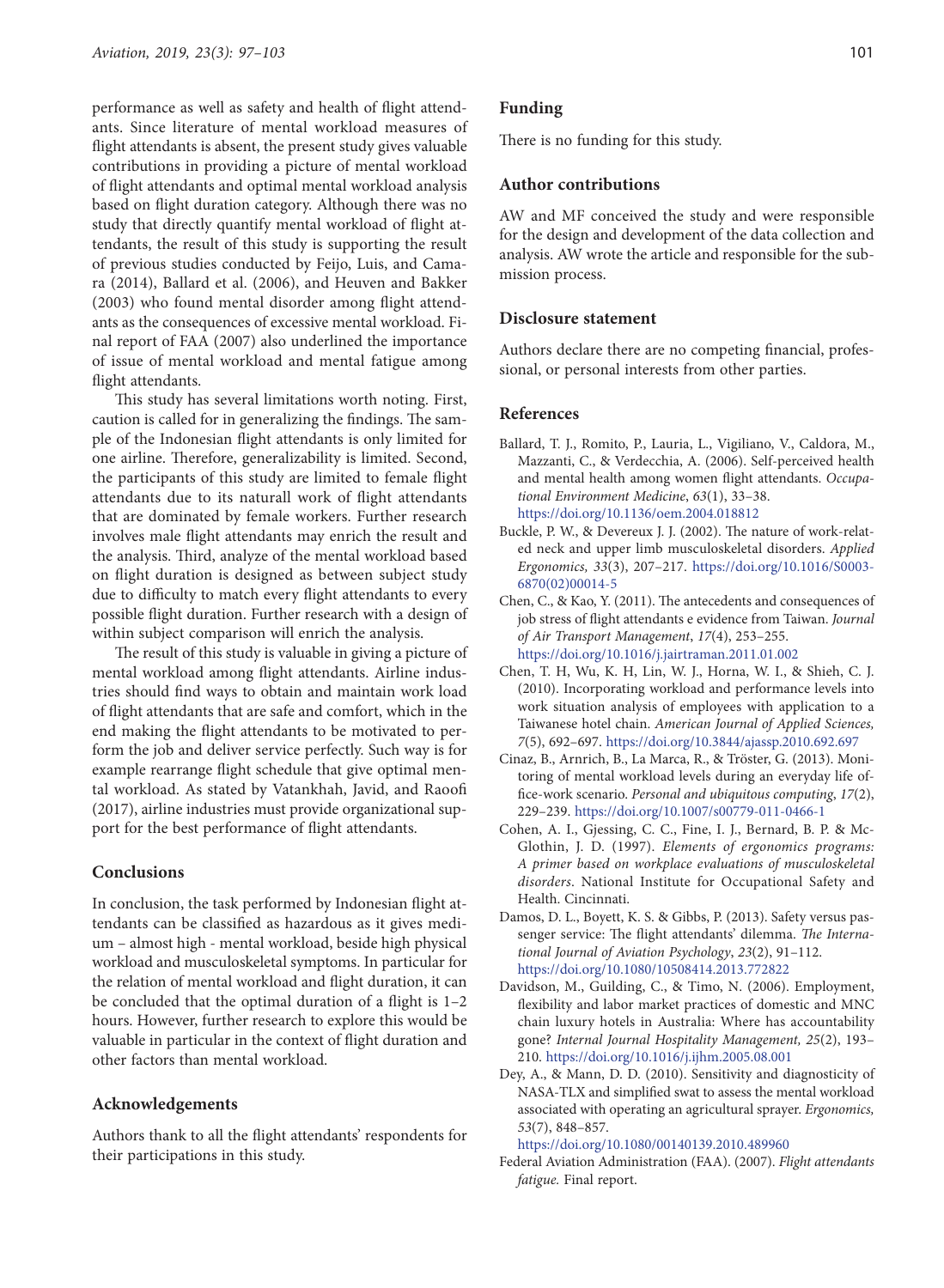- Feijo, D., Luiz, R. R., & Camara, V. M. (2014). Common mental disorders among civil aviation flight attendants. *Aviation Space Environment Medicine*, *85*(4), 433–439. <https://doi.org/10.3357/ASEM.3768.2014>
- Glitsch, U., Ottersbach, H. J., Ellegast, R., Schaub, K., Franz, G., & Jager, M. (2007). Physical workload of flight attendants when pushing and pulling trolleys abroad aircraft. *International Journal of Industrial Ergonomics*, *37*(11–12), 845–854. <https://doi.org/10.1016/j.ergon.2007.07.004>
- Gopher, D. & Donchin, E. (1986). Workload an examination of the concept. In K. R. Boff, L. Kaufman, & J. P. Thomas (Eds.), *Handbook of perception and human performance*, *2*, 41-1–41-49. New York: Wiley.
- Griffiths, R. F., & Powell, D. M. C. (2012). The occupational health and safety of flight attendants. *Aviation Space Environmental Medicine*, *83*(5), 514–521. <https://doi.org/10.3357/ASEM.3186.2012>

Han, H. M. (2003). *Development of low back pain prevention program for civil airline flight attendants* (Dissertation). Yonsei

University. Seoul, Korea. Hart, S. G., & Staveland, L. E. (1988). Development of NASA-TLX (Task Load Index): results of empirical and theoretical research. In P. A. Hancock, N. Meshkati (Eds.), *Human mental workload* (pp. 139–183). Elsevier, New York. [https://doi.org/10.1016/S0166-4115\(08\)62386-9](https://doi.org/10.1016/S0166-4115(08)62386-9)

Hart, S. G., & Wickens, C. D. (1990). *Workload assessment and prediction* (pp. 257–296). Manprint. Springer. [https://doi.org/10.1007/978-94-009-0437-8\\_9](https://doi.org/10.1007/978-94-009-0437-8_9)

- Heuven, E., & Bakker, A. B. (2003). Emotional dissonance and burnout among cabin attendants. *European Journal of Work and Organizational Psychology*, *12*(1), 81–100. <https://doi.org/10.1080/13594320344000039>
- Hsu, Y.-L., & Liu, T. C. (2012). Structuring risk factors related to airline cabin safety. *Journal of Air Transport Management*, *20*, 54–56. <https://doi.org/10.1016/j.jairtraman.2011.12.009>
- Jager, M., Swatzki, K., Glitsch, U., Ellegast, R., Ottersbach, J., Schaub, K., Franz, G., & Luttmann, A. (2007). Load on the lumbar spine of flight attendants during pushing and pulling trolleys abroad aircraft. *International Journal of Industrial Ergonomics*, *37*(11–12), 863-876.

<https://doi.org/10.1016/j.ergon.2007.07.010>

- Jo, S., Myung, R. & Yoon, D. (2012). Quantitative prediction of mental workload with the ACT-R cognitive architecture. *International Journal of Industrial Ergonomics*, *42*(4), 359–370. <https://doi.org/10.1016/j.ergon.2012.03.004>
- Johnson, A., & Widyanti, A. (2011). Cultural influences on the measurement of mental workload. *Ergonomics*, *54*(6), 509– 518. <https://doi.org/10.1080/00140139.2011.570459>
- Karasek, R. (1985). *Job content instrument questionnaire and user's guide*, version 1.1. Department of Industrial and Systems Engineering. University of Southern California. Los Angeles. <https://doi.org/10.1037/t03609-000>
- Karasek, R., Brisson, C., & Kawakami, N. (1998). The job content questionnaire (JCQ): An instrument for internationnaly comparative assessments of psychosocial job characteristics. *Journal of Occupational Health Psychology*, *3*(4), 322–355. <https://doi.org/10.1037/1076-8998.3.4.322>
- Karatepe, O. M., & Talebzadeh, N. (2016). An empirical investigation of psychological capital among flight attendants. *Journal of Air Transport Management, 55*, 193–202. <https://doi.org/10.1016/j.jairtraman.2016.06.001>
- Lean, Y., & Shan, F. (2012). Brief review on physiological and biochemical evaluations of human mental Workload. *Human*

*Factors and Ergonomics in Manufacturing* & *Service Industries, 22*(3)*,* 177–187. <https://doi.org/10.1002/hfm.20269>

- Lee, H., Wilbur J., Kim, M. J., & Miller, A. M. (2008). Psychosocial risk factors for work-related musculoskeletal disorders of the lower-back along long-haul international female flight attendants. *Journal of Advanced Nursing*, *61*(5), 492–502. <https://doi.org/10.1111/j.1365-2648.2007.04511.x>
- Lee, H., Wilbur, J., Conrad, K. M., & Miller, A. M. (2006). Risk factors associated with work-related musculoskeletal disorders among female flight attendants. Using a focus group to prepae a survey. *Workplace Health* & *Safety*, *54*(4), 154–164. <https://doi.org/10.1177/216507990605400405>
- Mellert, V., Baumann, I., Freese, N., & Weber, R. (2008). Impact of sound and vibration on health, travel comfort, and performance of flight attendants and pilots. *Aerospace Science and Technology, 12*(1), 18–25. <https://doi.org/10.1016/j.ast.2007.10.009>
- Nagda, N. L., & Koonts, M. D. (2003). Review of studies on flight attendant health and comfort in airliner cabins. *Aviation Space Environment Medicine*, *74*(2), 101–109.
- Nyberg, M., & Lennernäs, W. M. (2017). Impossible meals? The food and meal situation of flight attendants in Scandinavia – A qualitative interview study. *Appetite*, *113*, 162–171. <https://doi.org/10.1016/j.appet.2017.02.033>
- Park, J., Robertson, R., & Wu, C. (2004). The effect of airline service quality on passengers' behavioral intentions: a Korean case study. *Journal of Air Transport Management*, *10*(6), 435– 439. <https://doi.org/10.1016/j.jairtraman.2004.06.001>
- Pérusse-Lachance, E., Tremblay, A., Chaput, J. P., Poirier, P., Teasdale, N., Drapeau, V., Sénécal, C., & Brassard, P. (2102). Mental work stimulates cardiovascular responses through a reduction in cardiac parasympathetic modulation in men and women. *Bioenergetics, 2*(1), 1–6.
- Ratanakomut, S., & Kitcharoen, N. (2013). A study of factors that affecting service quality of passenger service department airlines (Air Asia, Thailand). *Innovative Journal of Business and Management*, *2*(1), 9–18. [http://innovativejournal.in/index.](http://innovativejournal.in/index.php/ijbm/article/view/400) [php/ijbm/article/view/400](http://innovativejournal.in/index.php/ijbm/article/view/400)
- Schaub, K., Berg, K., Winter, G., Ellegast, R., Glitsch, U., Jurgen, O., Jager, M., & Franz, G. (2007). Muscular capabilities and workload of flight attendants for pushing and pulling trolleys abroad aircraft. *International Journal of Industrial Ergonomics*, *37*(11–12), 883–892.

<https://doi.org/10.1016/j.ergon.2007.07.002>

Vatankhah, S., Javid, E., & Raoofi, A. (2017). Perceived organizational support as the mediator of the relationships between high-performance work practices and counter-productive work behavior: Evidence from airline industry. *Journal of Air Transport Management*, *59*, 107–115.

<https://doi.org/10.1016/j.jairtraman.2016.12.001>

- Wahlstedt, K., Lindgren, T., Norbäck, D., Wieslander, G., & Runeson, R. (2010). Psychosocial work environment and medical symptoms among Swedish commercial airline cabin crew. *American Journal of Industrial Medicine*, *53*, 716–723. <https://doi.org/10.1002/ajim.20822>
- Warner, M. (2011). *The role of social support on flight attendants performing emotion work and their work engagement*. Thesis. University of Amsterdam.
- Wickens, C. D. (1992). Virtual reality and education. *Systems, Man and Cybernetics, IEEE International Conference on*, *0992*. IEEE (pp. 842–847).

<https://doi.org/10.1109/ICSMC.1992.271688>

Widyanti, A., de Waard, D., Johnson, A., & Mulder, B. (2013). National culture moderates the influence of mental effort on